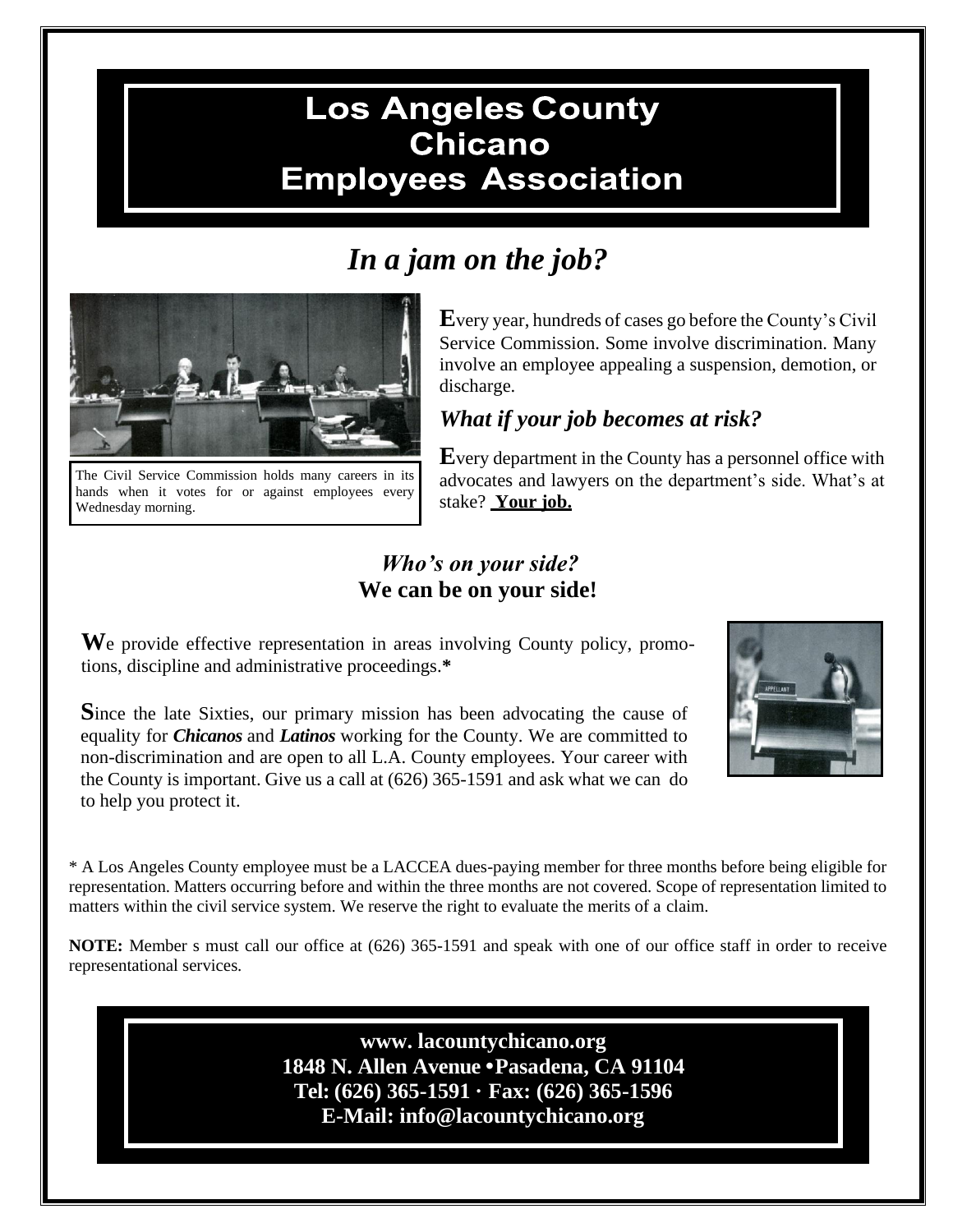#### **LOS ANGELES COUNTY CHICANO EMPLOYEES ASSOCIATION - MEMBERSHIP AGREEMENT -**

Authorization: All active members agree to the terms of the Membership Agreement. Los Angeles County Chicano Employees Association (LACCEA) reserves the right to modify the terms of the Membership Agreement, at its discretion, for the benefit of the Association.

**1. Membership.** LACCEA is committed to non-discrimination and is open to all Los Angeles County employees.

**2. New Member.** A new member will be eligible for representation, allowed to vote in our elections, and may run for a position on our Board of Directors when the new member becomes a Member In-Good-Standing.

**3. Member In-Good-Standing.** A Los Angeles County employee becomes a member In-Good-Standing after three consecutive months of paid LACCEA dues. LACCEA members must continue to pay dues every month, either through payroll deduction or directly to LACCEA, without interruptions to remain a member In-Good-Standing.

**4. Representation.** Eligibility for representation begins 90-days after the county's first deduction. Matters occurring before and within the 90-days are not covered. Only members In-Good-Standing are eligible for representation. LACCEA reserves the right to evaluate the merits of a claim. Members must call our office at (626) 365-1591 and speak with one of our office staff in order to obtain authorization for representation.

**Selection of Representation:** The member must choose their representation, whether union, LACCEA, or private attorney, at the beginning of the case. LACCEA will not accept cases where the member has previously chosen alternate representation and later attempts to switch representation to LACCEA.

**Scope of representation:** LACCEA representation covers matters in civil service proceedings. LACCEA also has an overlap- ping right with unions to represent members in the grievance procedure. However, pursuant to their contract with the County, the Un- ion has the sole authority to participate in arbitration. Consequently, LACCEA does not have the right to arbitrate after the third-level grievance review. As such, when the matter grieved may lead to arbitration, LACCEA may advise the member to proceed with union representation in order to preserve the member's right to representation. LACCEA also has the right to represent non-union covered employees such as managers in departmental grievance proceedings.

**Assignment of Representation:** Requests for representation will be assigned solely at LACCEA's discretion to one of its available legal representatives. Members do not have the right to request or demand a legal representative of their choice. If a member decide to seek an attorney outside of LACCEA's assigned legal representative, LACCEA will not pay for an attorney of your choice.

**Separation of Legal Representative:** Should LACCEA end the employment or contractual relationship with one of its legal representatives, any existing case will be re-assigned to a member of the existing staff at LACCEA's discretion. If a member chooses to continue with the same representative, the member is considered to be seeking representation outside of LACCEA's legal representatives. As such, LACCEA will not pay for the member's representation by the attorney of their choice.

**LACCEA's Rights:** LACCEA reserves the right to decline representation or withdraw after filing a case where LACCEA deter- mines, based upon our investigation, that we are not likely to prevail. LACCEA reserves the right to withdraw from representation if the member refuses a settlement offer where the LACCEA representative assigned to the matter does not believe that any greater benefit will be obtained by continuing formal proceedings. LACCEA reserves the right to withdraw from representation due to the lack of co- operation, or undue hostility, from a member towards the assigned LACCEA representatives or staff.

**5. Out-of-Pay status**. The County of Los Angeles Department of Auditor -Controller cannot make LACCEA membership dues deductions when a member is out-of-pay status (e.g. on workers comp or unpaid leave) which causes interruption of their payroll deduction dues payment. During periods when the Department of Auditor-Controller cannot make this deduction, it becomes the member's responsibility to pay their dues directly to LACCEA. Direct payment of bi-monthly membership fees must be received no later than 30 days after the due date to be credited for that period. If dues are not received as agreed, your membership will be suspended.

**6. Suspended Membership.** Your membership is suspended when you have not submitted membership dues payments as re- quired. When your membership is suspended you are not eligible for representation, may not vote in our elections, and may not run for a position on our Board of Directors. If a membership is suspended, eligibility for representation begins 90 days after you resume payment of your dues. Matters that occur while your membership is suspended are notcovered.

**7. Membership Cancellation Period.** A Los Angeles County employee who has authorized LACCEA dues deductions, may cancel LACCEA dues deductions and their membership with LACCEA during the period of January 1<sup>st</sup> to January 15<sup>th</sup> by notifying LACCEA in writing, postmarked no later than January 15<sup>th</sup>.

**8. Dues.** Regular membership dues are \$20.00 a month; collected in two easy payments. The Board of Directors is authorized to change monthly dues.

**9. Contact Information.** LACCEA members agree to inform LACCEA of any changes to their contact information. Los Angeles County is not authorized to give us your contact information. Please update your information changes by sending a notice to LACCEA, 1848 N. Allen Ave, Pasadena, CA 91104, or give us a call at (626) 365-1591, or you may e-mail us at *[info@lacountychicano.org.](mailto:info@lacountychicano.org.)* Please include your full name, employee number, department name and number, home and work address, e-mail address, along with your home, work, and cell phone numbers. Without this information we have no way of contacting you or keeping you informed of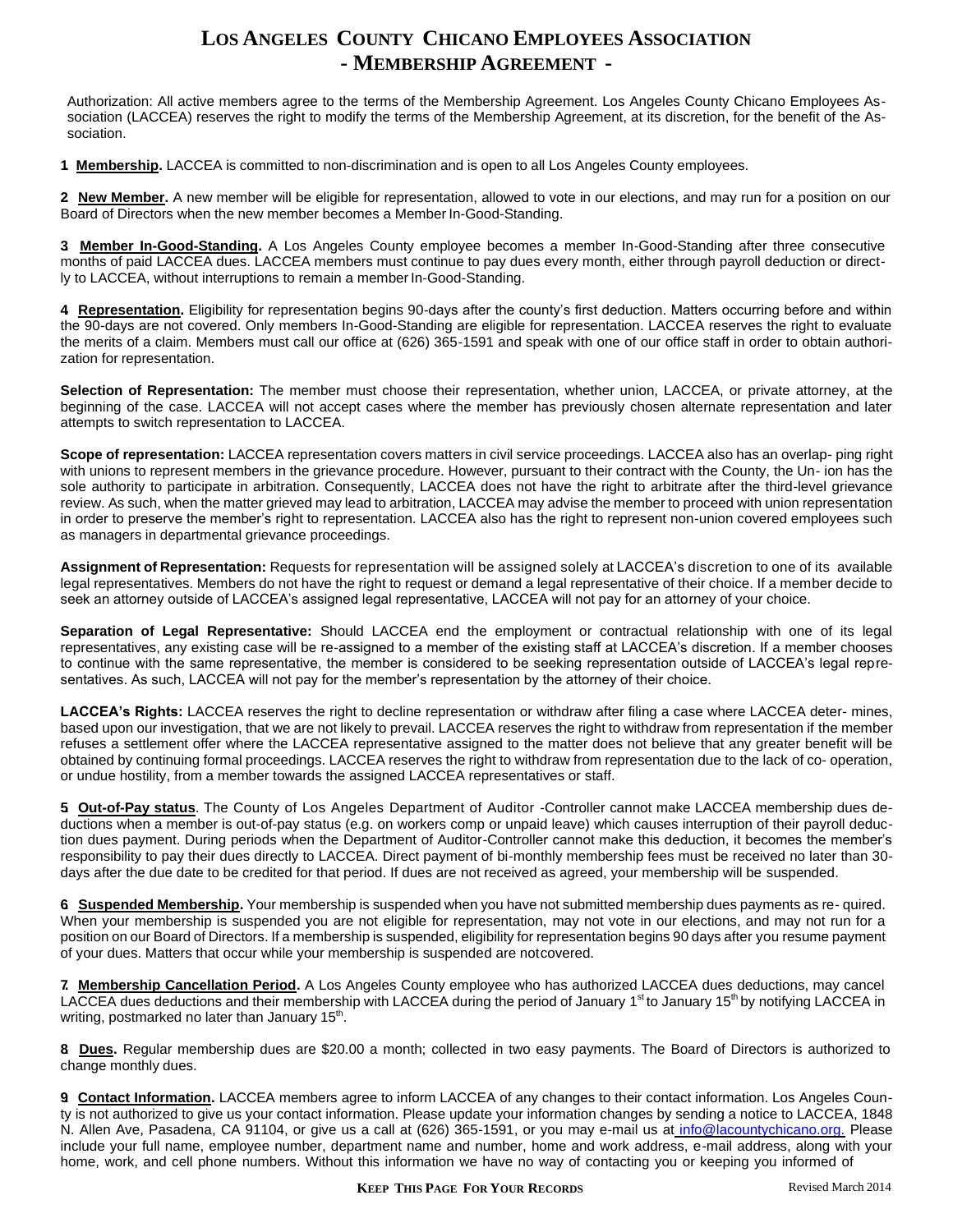

#### **RECEIVE \$25.00 FOR EACH NEW MEMBER THAT YOU RECRUIT !**

LACCEA is offering \$25.00 for each new member that you recruit. Plus, all new members will receive a LACCEA T- shirt while supplies last.

**Want more cash?** There is no limit to the number of members you may recruit, you will receive \$25.00 for each new member that signs up. Please note that you will receive the \$25.00 for each new member that you recruit after the 90-day application period. For more applications, please call our office at (626) 365-1591. **DON'T FORGET TO IN-CLUDE YOUR INFORMATION IN THE "RECRUITER'S INFORMATION" BOX BELOW TO GET CREDIT FOR THE RECRUITMENT.**

| Cut Along Dotted Line |
|-----------------------|
|                       |

| DEDUCTION AGENCY NAME                                                                                                                                                                                                               |     |                              |                           |                                                  | DEDUCTION CODE                                                                                                                                                                                                                                                                                                                                                                                  |  |  |  |  |
|-------------------------------------------------------------------------------------------------------------------------------------------------------------------------------------------------------------------------------------|-----|------------------------------|---------------------------|--------------------------------------------------|-------------------------------------------------------------------------------------------------------------------------------------------------------------------------------------------------------------------------------------------------------------------------------------------------------------------------------------------------------------------------------------------------|--|--|--|--|
|                                                                                                                                                                                                                                     |     |                              |                           | LOS ANGELES COUNTY CHICANO EMPLOYEES ASSOCIATION |                                                                                                                                                                                                                                                                                                                                                                                                 |  |  |  |  |
|                                                                                                                                                                                                                                     |     |                              |                           |                                                  | DO NOT WRITE ABOVE THIS LINE                                                                                                                                                                                                                                                                                                                                                                    |  |  |  |  |
| DEPT. NO.<br><b>EMPLOYEE NUMBER</b>                                                                                                                                                                                                 |     |                              | <b>EMPLOYEE LAST NAME</b> | <b>FIRST NAME</b>                                | M. I.                                                                                                                                                                                                                                                                                                                                                                                           |  |  |  |  |
|                                                                                                                                                                                                                                     |     |                              |                           |                                                  |                                                                                                                                                                                                                                                                                                                                                                                                 |  |  |  |  |
| NOT TO BE USED FOR COUNTY INSURANCE PLANS<br>THEREBY AUTHORIZE THE AUDITOR OF THE COUNTY OF LOS ANGELES OR HIS AGENTS TO DEDUCT<br>MONTHLY FROM SALARY EARNED BY ME IN ANY DEPARTMENT OR DISTRICT OF THE COUNTY OF LOS ANGELES. THE |     |                              |                           |                                                  |                                                                                                                                                                                                                                                                                                                                                                                                 |  |  |  |  |
| CHANGE                                                                                                                                                                                                                              |     | <b>DEDUCTION AMOUNT</b>      | DEDUCT <sub>96</sub>      |                                                  | AMOUNT SHOWN HEREON AND TO PAY SAME TO:                                                                                                                                                                                                                                                                                                                                                         |  |  |  |  |
| INDIC.                                                                                                                                                                                                                              | OLD | <b>NEW</b>                   | OLD                       | <b>NEW</b>                                       | LOS ANGELES COUNTY CHICANO EMPLOYEES ASSOCIATION                                                                                                                                                                                                                                                                                                                                                |  |  |  |  |
| <b>NEW</b>                                                                                                                                                                                                                          |     |                              |                           |                                                  | IF ALL OR ANY PORTION OF THIS DEDUCTION AUTHORIZATION INCLUDES INSURANCE PREMIUMS AND/OR<br>EMPLOYEE ORGANIZATION DUES. I ALSO AUTHORIZE THE AUDITOR TO ADJUST FROM TIME-TO-TIME THE AMOUNT<br>OF THIS DEDUCTION AS MAY BE REQUIRED TO COMPLY WITH ADJUSTMENTS IN COUNTY SUBSIDY AMOUNTS OR IN<br>PREMIUMS UNDER EXISTING CONTRACTS WITH SAID INSURANCE PLANS, OR TO COMPLY WITH DUES SCHEDULES |  |  |  |  |
| <b>REPL</b>                                                                                                                                                                                                                         |     |                              |                           |                                                  | DETERMINED BY SAID EMPLOYEE ORGANIZATIONS' GOVERNING BODY IN ACCORDANCE WITH SUCH ORGANIZA-<br>TIONS' CONSTITUTION, CHARTER, BYLAWS, OR OTHER APPLICABLE LEGAL REQUIREMENTS.                                                                                                                                                                                                                    |  |  |  |  |
| CANC.                                                                                                                                                                                                                               |     |                              |                           |                                                  | THIS AUTHORIZATION CANCELS AND REPLACES ANY PREVIOUSLY SIGNED BY ME WITH THIS DEDUCTION<br>AGENCY FOR THIS PURPOSE AND SHALL REMAIN IN EFFECT UNTIL CANCELLED BY ME BY WRITTEN NOTICE. I<br>EXPRESSLY UNDERSTAND AND AGREE THAT THE AUDITOR, HIS AGENTS, OR THE COUNTY ACTING UNDER THIS<br>AUTHORIZATION SHALL NOT BE LIABLE IN ANY MANNER FOR FAILURE OR DELAY IN MAKING THE DEDUCTION OR     |  |  |  |  |
| <b>STOP DATE</b>                                                                                                                                                                                                                    |     | <b>UNIT</b><br><b>AMOUNT</b> |                           |                                                  | PAYMENTS HERE AUTHORIZED.                                                                                                                                                                                                                                                                                                                                                                       |  |  |  |  |
| PAYROLL DEDUCTION AUTHORIZATION                                                                                                                                                                                                     |     |                              |                           |                                                  | DATE<br>SIGNATURE OF EMPLOYEE                                                                                                                                                                                                                                                                                                                                                                   |  |  |  |  |

| <b>LOS ANGELES COUNTY</b><br><b>CHICANO EMPLOYEES ASSOCIATION</b>                                                                              | <b>Recruiter's Information</b>                                                                               |      |                                                                                                                                               |
|------------------------------------------------------------------------------------------------------------------------------------------------|--------------------------------------------------------------------------------------------------------------|------|-----------------------------------------------------------------------------------------------------------------------------------------------|
| Last Name, First Name Middle                                                                                                                   | Employee No.                                                                                                 | Date |                                                                                                                                               |
| <b>Department Name</b>                                                                                                                         | Dept No.                                                                                                     |      |                                                                                                                                               |
| Name of Location or Unit (e.g. Camp Smith)                                                                                                     | <b>Job Title</b>                                                                                             |      | <b>Employment Date</b>                                                                                                                        |
| <b>Home Address</b>                                                                                                                            | City & Zip Code                                                                                              |      | <b>Home Phone</b>                                                                                                                             |
| <b>Business Address</b>                                                                                                                        | City & Zip Code                                                                                              |      | <b>Business Phone &amp; Ext.</b>                                                                                                              |
| E-Mail Address (No County E-mails)                                                                                                             | Check here if you do not wish to receive LACCEA newsletters,<br>notices, or special announcements by e-mail. |      | <b>Cell Phone</b>                                                                                                                             |
| with this application, and certify that all of the information provided in this application is true and correct to the best of your knowledge. |                                                                                                              |      | By signing the Payroll Deduction Authorization card, you certify that you have received and agree to the LACCEA Membership Agreement received |
| For Office Use Only:                                                                                                                           | <b>Cancellation Date: Cancellation Date:</b>                                                                 |      | Reason: 2008 2009 2009 2010 2020 2031 2040 2051 2052 2053 2054 2055 2056 2057 2058 2059 2059 2059 2059 2059 20                                |